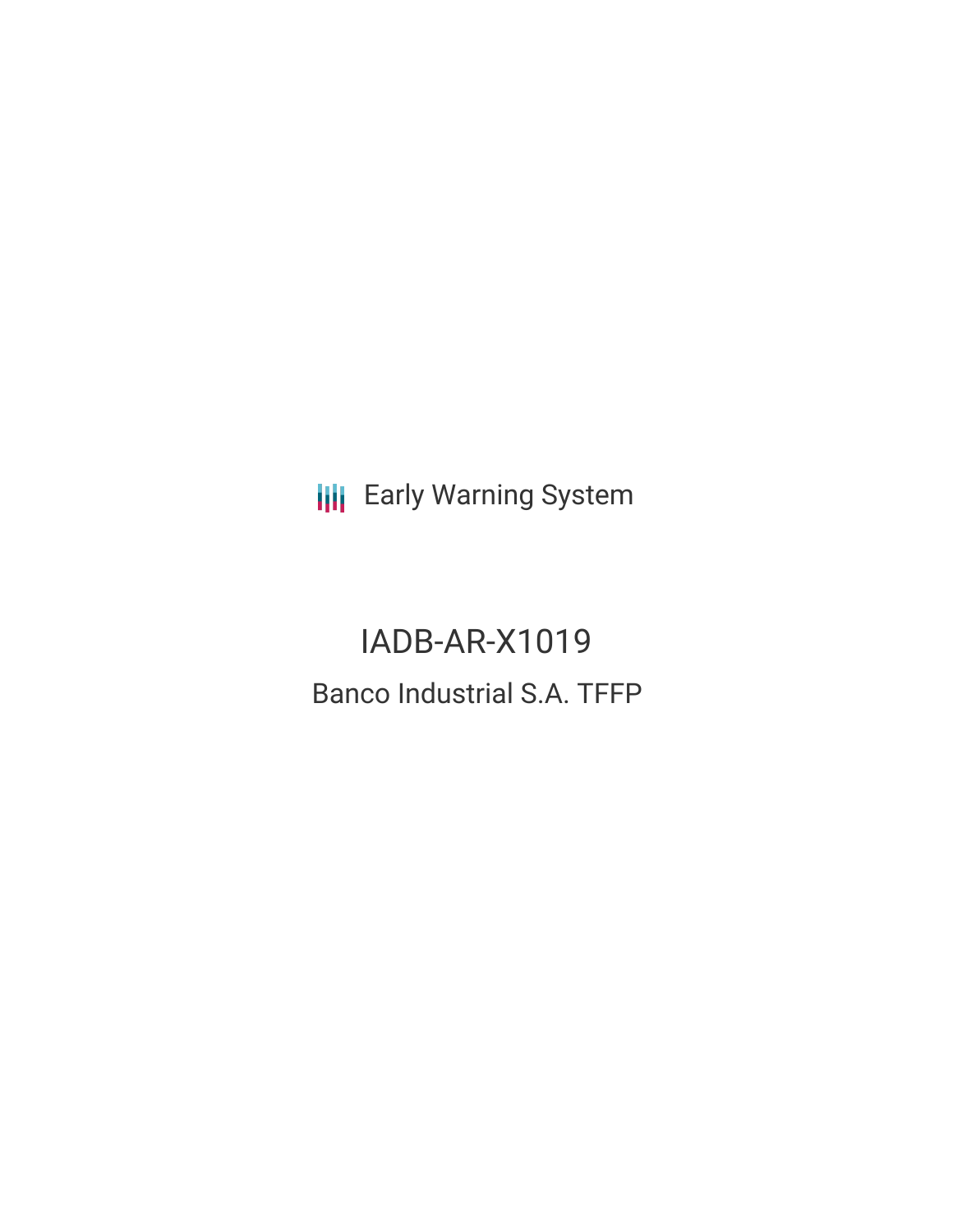

## **Quick Facts**

| <b>Countries</b>               | Argentina                              |
|--------------------------------|----------------------------------------|
| <b>Financial Institutions</b>  | Inter-American Development Bank (IADB) |
| <b>Status</b>                  | Approved                               |
| <b>Bank Risk Rating</b>        | U                                      |
| <b>Voting Date</b>             | 2017-09-27                             |
| <b>Borrower</b>                | Government of Argentina                |
| <b>Sectors</b>                 | Finance                                |
| <b>Investment Amount (USD)</b> | $$9.42$ million                        |
| <b>Project Cost (USD)</b>      | \$10.00 million                        |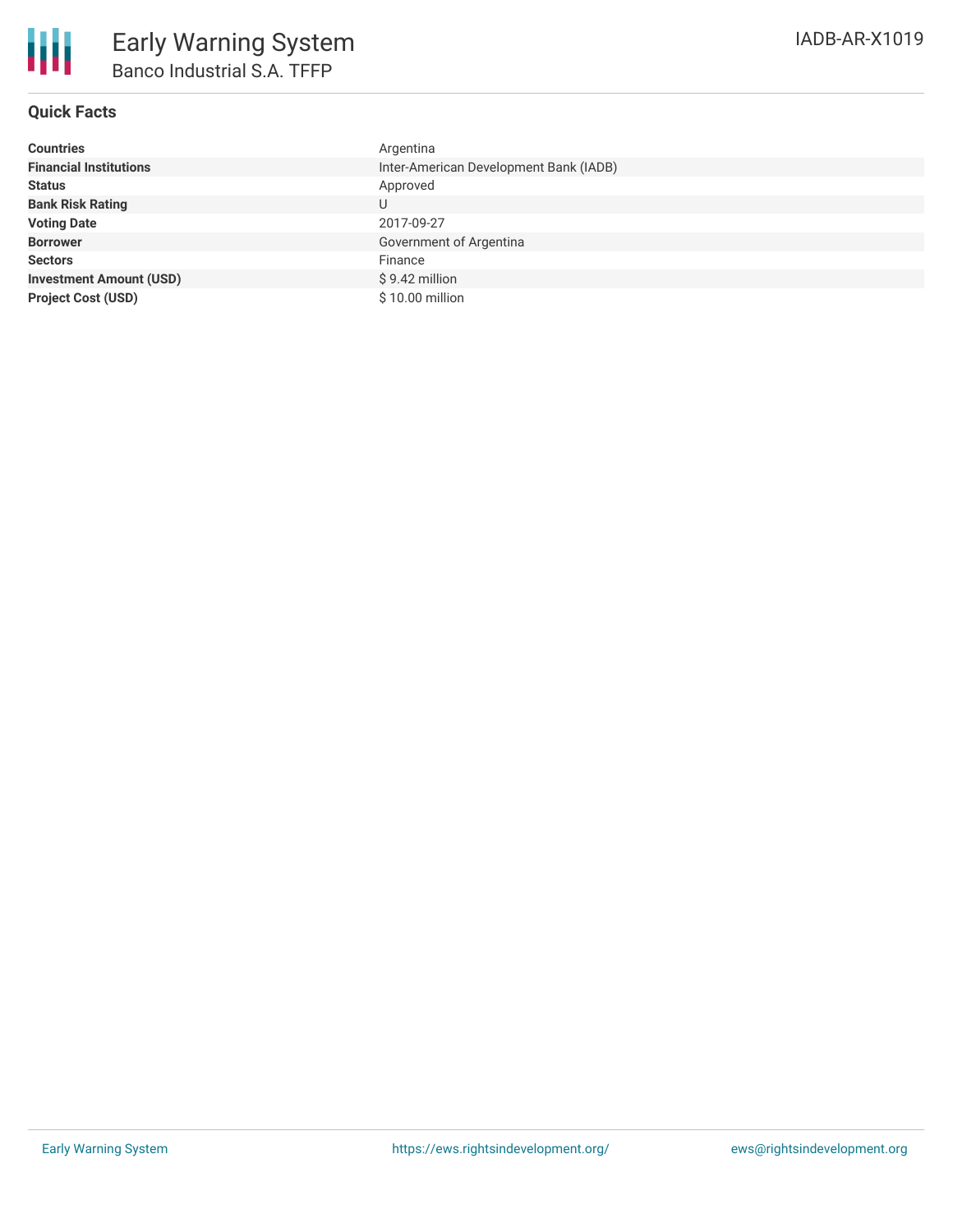

## **Project Description**

A USD 10 MM uncommitted guarantee credit line to support trade finance operations in Argentina.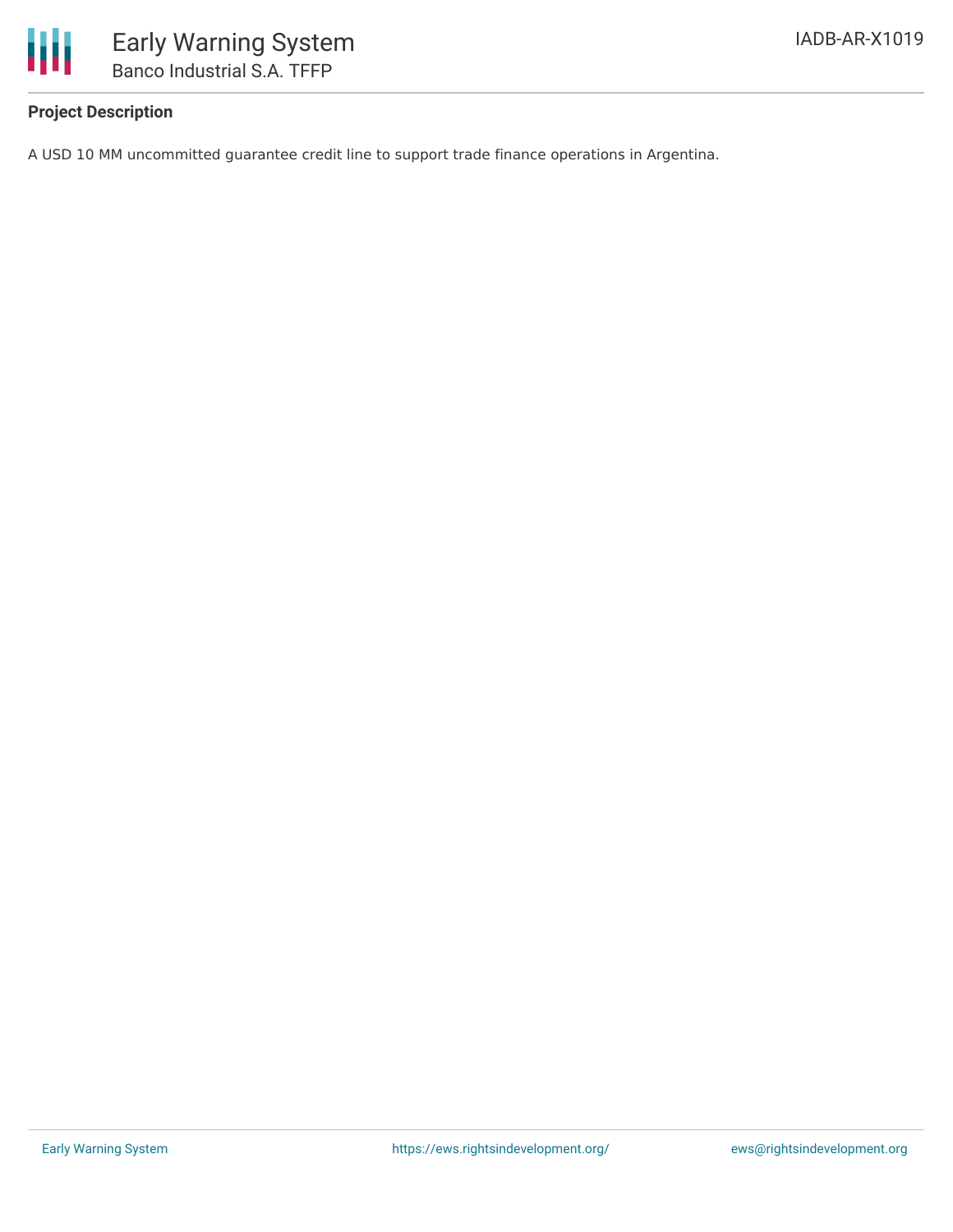## **Investment Description**

• Inter-American Development Bank (IADB)